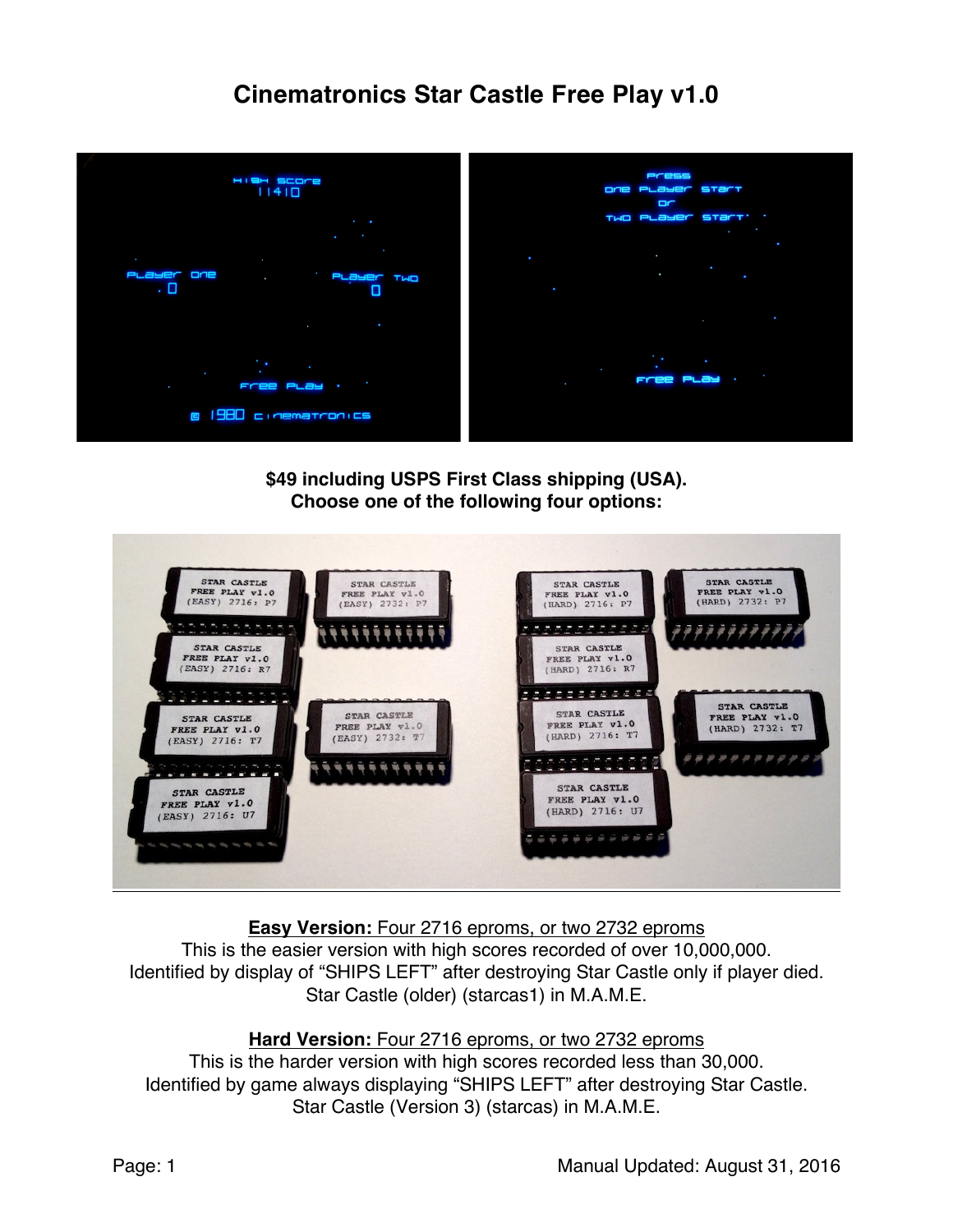#### **Overview**

The Star Castle Free Play adds the following features to the Star Castle roms:

1. A free play mode that can be toggled on or off via the test pattern dipswitch and replaces on-screen credits with FREE PLAY text. In free play mode the attract mode is not a static display, but continues to rotate between the Star Castle Demo, Scores & High Score Screen, and Press 1 or 2 Player Start Screen. Pressing 1 or 2 player start at any time during the attract mode starts a new game.

2. Switching between Free Play mode and Coin Operated mode can be done while the machine is on. Credits are set to zero when switched back to Coin Operated mode.

3. Fixes a minor bug in the original game in which the Scores Screen flashes on the display when a new game is started while on the Press Start Screen.

4. The free play roms can be installed into 8k (2716) Cinematronics PCBs using four 2716 eproms OR into 16k (2732) Cinematronics PCBs using two 2732 eproms. The 8k (2716) boards are standard for Star Castle. The 2732 eproms can be used to install the Star Castle Free Play in a board such as Cinematronics (not Rock-Ola) Armor Attack. Currently shipping on new ST Micro 2716 or 2732A eproms.

5. For those with an eprom burner, the initial high score can now be set by editing four bytes within one rom image and burning and installing the new eprom. This can be used as a rudimentary high score save. In the original roms, the high score is never specifically set- at startup a loop just clears all memory locations to \$000.

#### Please Note:

There is very little free space available in the original Star Castle roms. The code for the test pattern has been removed in order to have space to add the free play option.

In free play attract mode, the Star Castle Demo remains on screen twice as long as in the coin operated mode.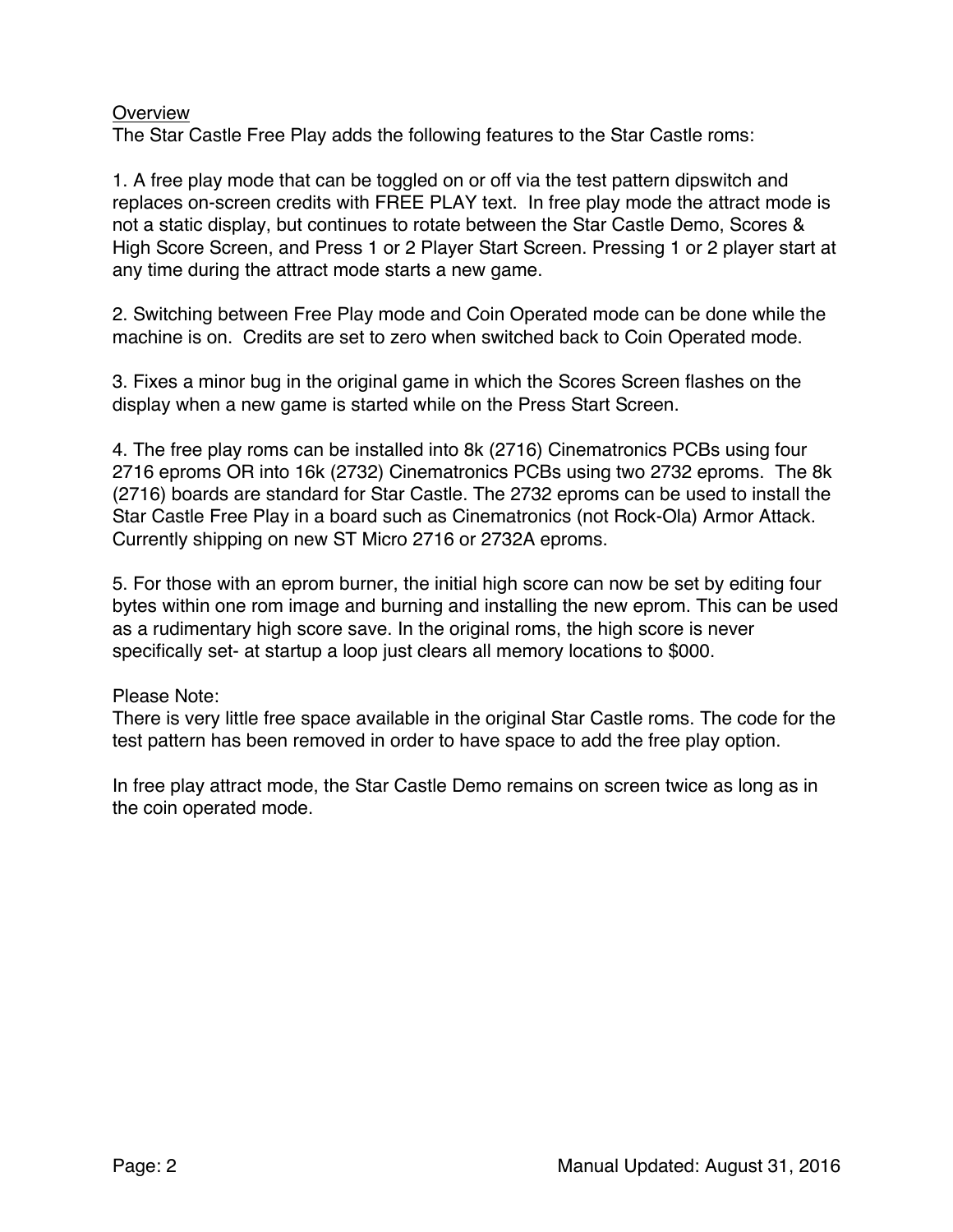## **Installation Overview**



The Star Castle Free Play is a simple rom swap.

Power off the machine and insert the new eproms maintaining the same orientation (the notch on the chip) as in the previous chips. Since the roms are sent on new eproms, the legs may need to be bent inward slightly to properly fit in to the sockets on the Cinematronics PCB.

On a 8k board, replace P7,R7,T7,U7.

On a 16k board, replace P7 and T7. R7 and U7 are not accessed and can be unpopulated or can contain eproms left from another game.

Before powering up, verify that all the chip legs are in the sockets and that all the chips are oriented correctly. Inserting the chip backwards and powering up the game can destroy the chip.

#### **Switching between Free Play and Coin Operation**

Original Star Castle Option Switches: Switch 7: ON = NORMAL OPERATION OFF = TEST PATTERN

Star Castle Free Play Option Switches: Switch 7: ON = COIN OPERATION OFF = FREE PLAY

All others are identical.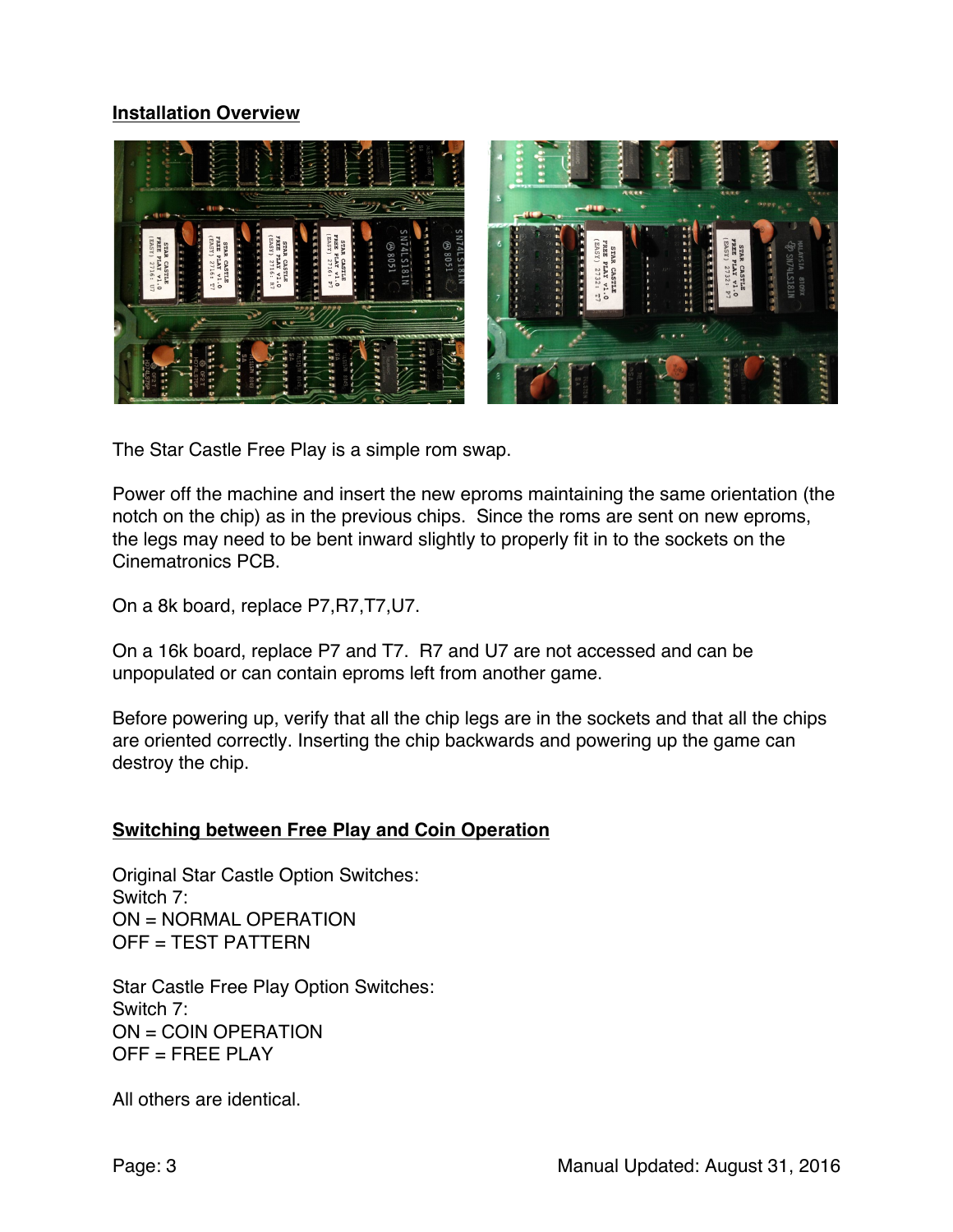## **Setting the Initial High Score:**

Only the one rom containing the high score data needs to be updated to change the initial high score setting.

High Score Data Format: HHHLLL0 HHH: High Byte: Number between \$000-\$3E7 (000-999) LLL: Low Byte: Number between \$000-\$3E7 (000-999)

I recommend using a programmer calculator for the calculations below (there is one built into MacOS and Windows as well as websites that will do the calculations). For both the high and low bytes do the following:

1. Take the 3 digit base-10 number (000-999) and note the binary values of bits 0 and 1. Store the corresponding hex value in the table below into the appropriate offset of the rom.

| <b>Hex Value</b> |
|------------------|
| \$00             |
| \$01             |
| \$02             |
| \$03             |
|                  |

2. Use the shift 1-bit to the right function TWICE. Switch the display to hexadecimal. Store this number into the appropriate offset of the rom.

3. Test in MAME to confirm all is well, then burn and install the updated rom.

*Why is this so complex?* A byte in the Cinematronics ram is 12-bits wide, while a byte in the roms are 8-bits wide. To store a 12-bit number in the roms, we have to break it into two 8-bit bytes and then reassemble them.

*It seems like it would make more sense to store the top two bits (8 & 9) separately rather than the bottom two...* This is done to save a few instructions in the reassembly code. Space is tight: I have 1 byte in the lower bank and 2 in the upper bank available.

Setting the High Score for 8k (2716) boards 2716: Edit Rom U7

Modify:

(Offset: \$7FC) High Score High Byte (Bits 2-9): Number between \$00 - \$F9 (Offset: \$7FD) High Score High Byte (Bits 0-1): Number between \$00 - \$03

(Offset: \$7FE) High Score Low Byte (Bits 2-9): Number between \$00 - \$F9 (Offset: \$7FF) High Score Low Byte (Bits 0-1): Number between \$00 - \$03